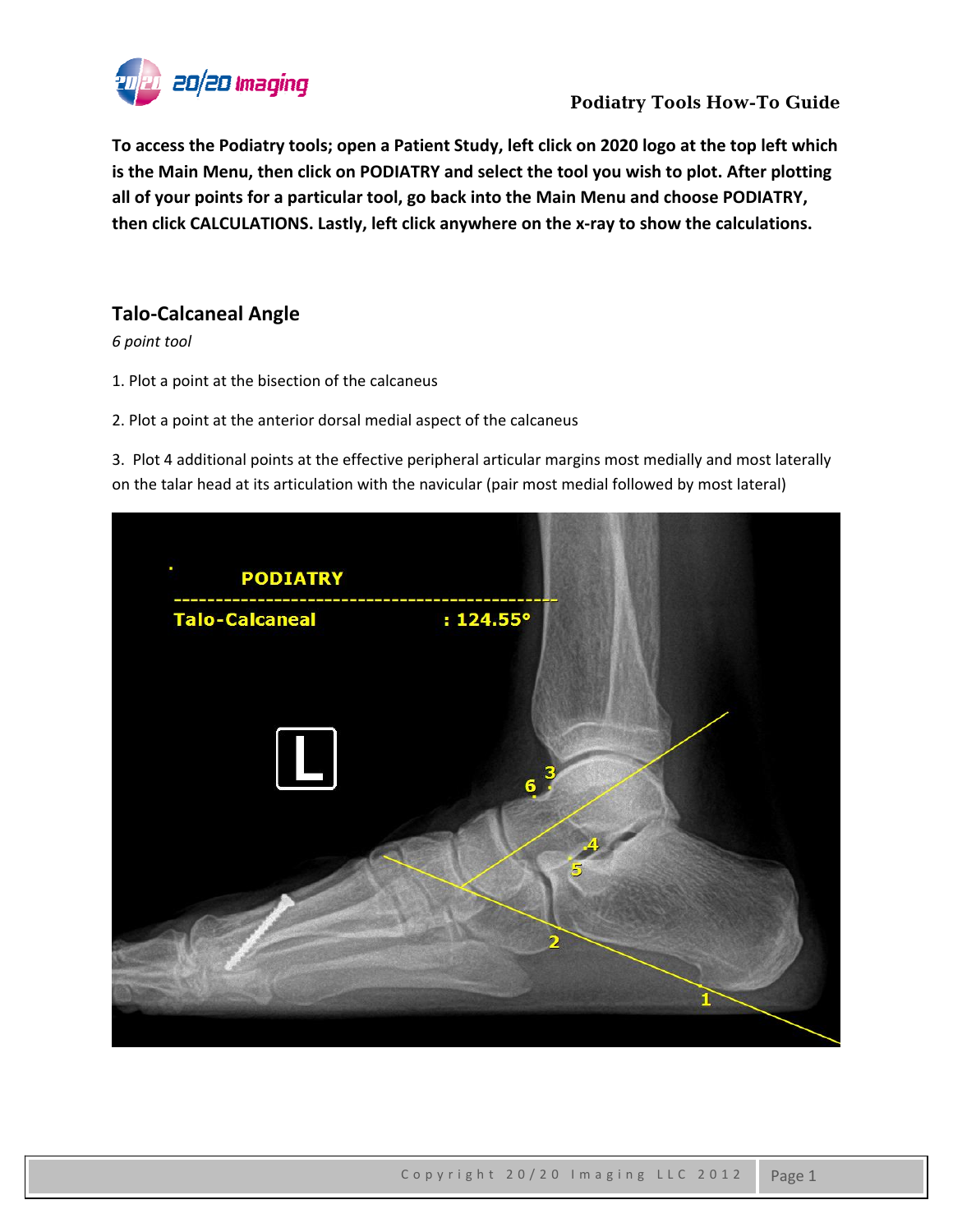

#### **Calcaneal Inclination Angle and Talar Declination Angle**

*7 point tool*

- 1. Plot Anteriorly point at the inferior surface of the head of the fifth metatarsal
- 2. Plot point on the inferior aspect of the calcaneus, posterior to the calcaneal ridge
- 3. Plot point at most anterior inferior aspect of the calcaneus
- 4. Plot point at superior and inferior point on talus neck
- 5. Plot point at posterior point on talus neck
- 6. Plot point at superior and inferior point on talus head
- 7. Plot point at posterior on talus head

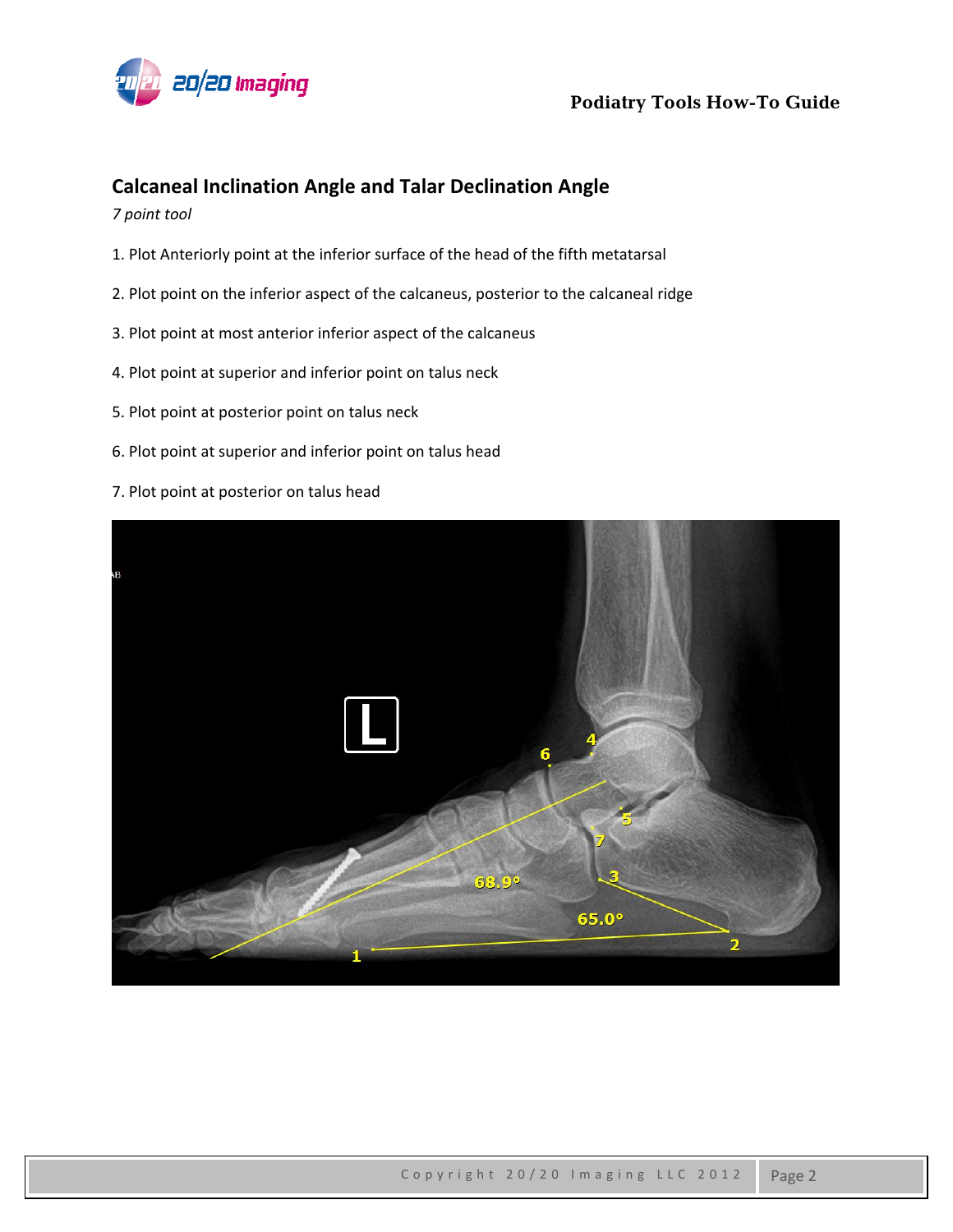

### **Forefoot**

*20 point tool*

1. Plot point at Bisection of shaft of distal phalanx of great toe. (Creates axis of distal phalanx).

a. Four points: Distal medial and lateral aspect of shaft, proximal medial and lateral aspect of shaft.

2. Plot point at Bisection of shaft of proximal phalanx of great toe. (Creates axis of proximal phalanx).

a. Four Points: Distal medial and lateral aspect of shaft, proximal medial and lateral aspect of shaft.

3. Plot point at Distal Articular surface of first metatarsal phalangeal joint. (2 points).

a. Proximal medial aspect of base of distal phalanx joint surface / Proximal lateral aspect of distal phalanx joint surface.

4. Plot point at Proximal Articular surface of first metatarsal phalangeal joint. (2 Points).

a. Distal medial aspect of first metatarsal head articular surface / Distal medial aspect of first metatarsal articular surface.

5. Plot point at Bisection of shaft of first metatarsal.

a. Four points: Distal medial and lateral aspects of shaft of first metatarsal / proximal medial and lateral aspects of shaft of first metatarsal.

6. Plot point at Bisection of shaft of second metatarsal.

a. Four Points: Distal medial and lateral aspects of shaft of second metatarsal / proximal medial and lateral aspects of shaft of second metatarsal.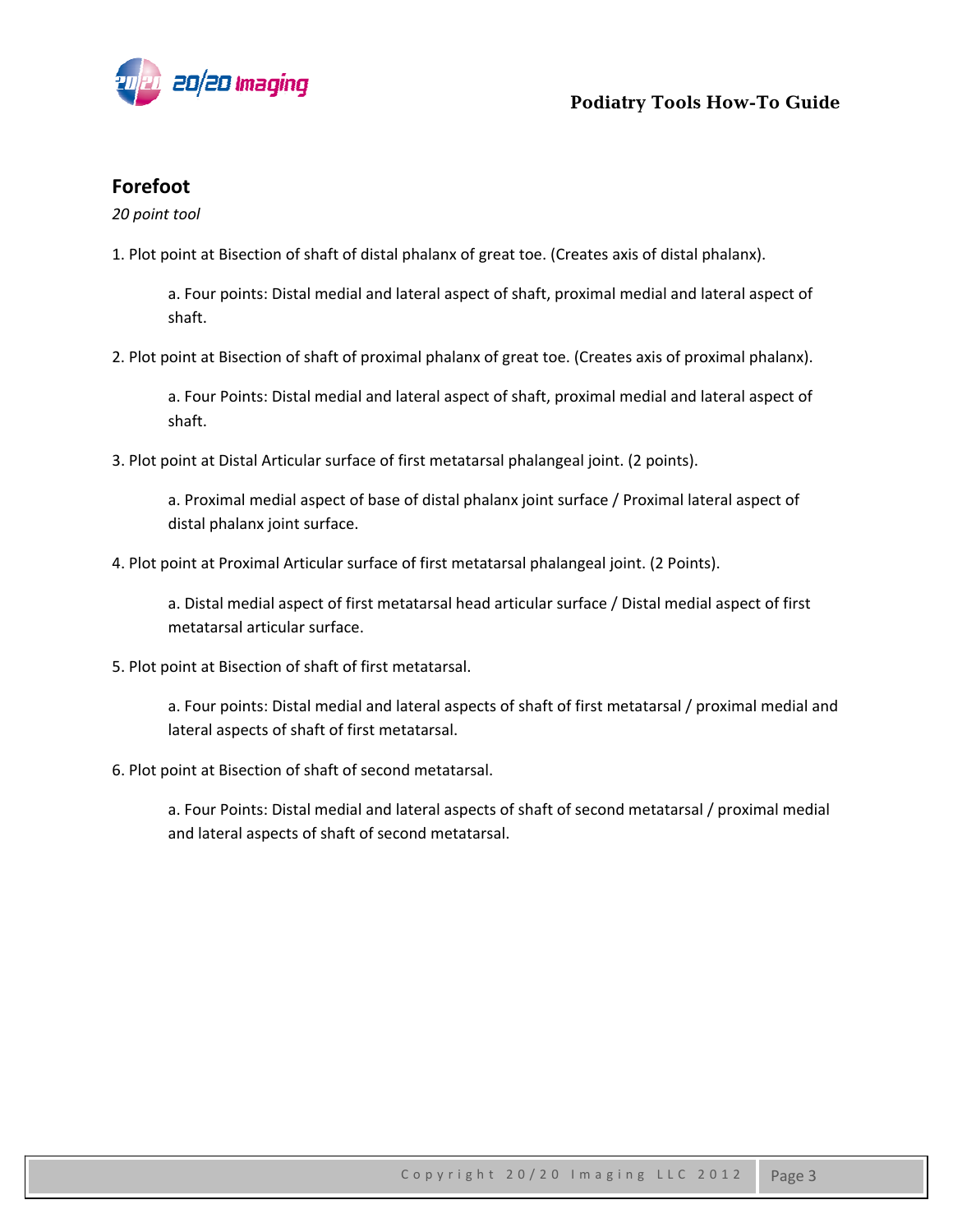

# **Podiatry Tools How-To Guide**

| $HG + \wedge \wedge \wedge$                                                                                      |                                                                       | $\mathbf{1}$<br>$\overline{\mathbf{2}}$<br>3                                                                             |
|------------------------------------------------------------------------------------------------------------------|-----------------------------------------------------------------------|--------------------------------------------------------------------------------------------------------------------------|
| I,<br><b>PODIATRY</b>                                                                                            |                                                                       | $\boldsymbol{6}$<br>5                                                                                                    |
| <b>Hallux Interphalangeus<br/>Hallux Abductus</b><br><b>First Intermetatarsal</b><br><b>P.A.S.A.</b><br>D.A.S.A. | : 19.98°<br>: 2.91°<br>:7.33°<br>$: 2.48^{\circ}$<br>$: 2.84^{\circ}$ | 8<br>7<br>10<br>$\overline{9}$<br>$\overline{12}$<br>11<br>17 <sup>1</sup><br>18<br>$-14$<br>13<br>16<br>15 <sup>°</sup> |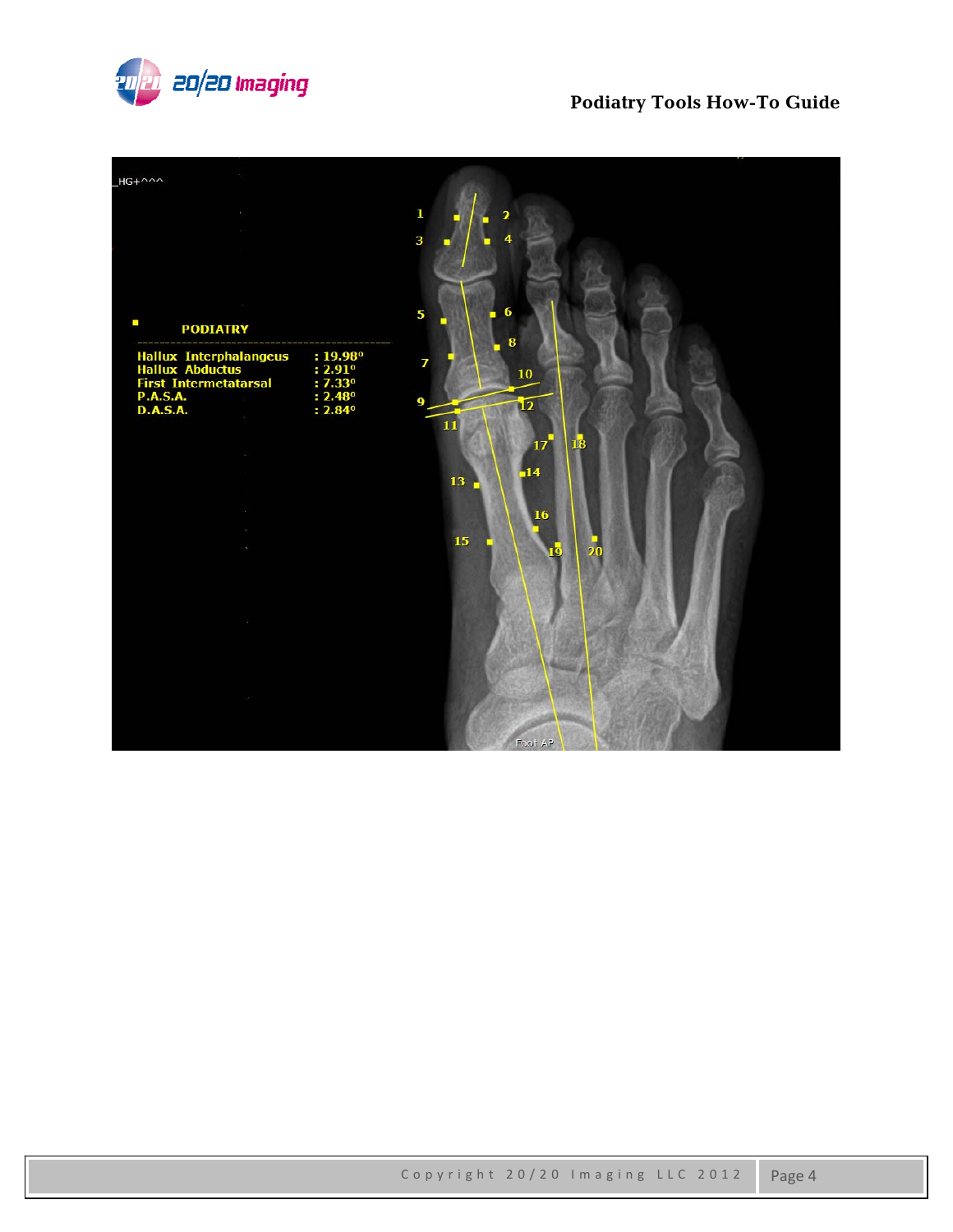

#### **Transaction of Lesser Tarus**

*4 point tool work in addition to Forefoot and Calculations to provide Metatarsus Adductus Angle*

Points 1‐2 Distal medial 1st cuneiform ‐ Proximal medial articular surface of navicular

Points 3‐4 Distal lateral Cuboid ‐ Proximal lateral Cuboid

Lesser Tarsal Axis: This is the relationship of the lesser tarsal bones.

a. Four Points: Distal medial 1st cuneiform / Proximal medial articular surface of Navicular (midpoint now formed of medial wall of lesser tarsus).

b. Distal lateral Cuboid / Proximal lateral Cuboid. (midpoint now forms lateral wall of lesser tarsus.

c. Connect midpoints of medial and lateral walls and create a perpendicular to compare to bisection of second metatarsal.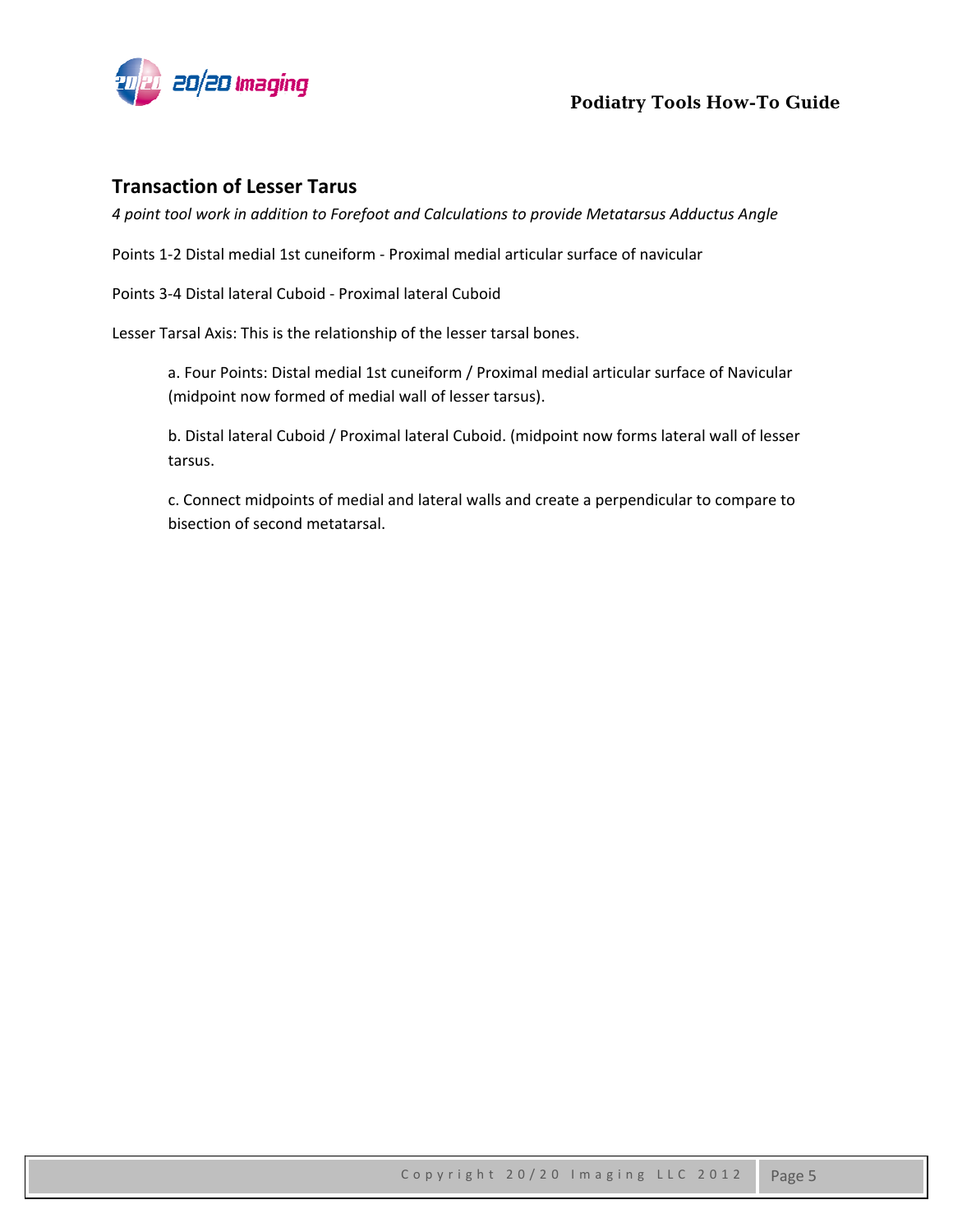

# **Podiatry Tools How-To Guide**

| e: Generation^New^^^<br>: 01/01/2012<br>M<br>01/26/2012<br>E: 15:54:20<br>: 17:10:19<br>RF SYSTEM Lab<br>VS: 2610<br>UMNS: 3240<br>AP<br><b>PODIATRY</b>                                                                                                  |                                                                                                                                                       |  |
|-----------------------------------------------------------------------------------------------------------------------------------------------------------------------------------------------------------------------------------------------------------|-------------------------------------------------------------------------------------------------------------------------------------------------------|--|
| <b>Hallux Interphalangeus</b><br><b>Hallux Abductus</b><br><b>First Intermetatarsal</b><br><b>P.A.S.A.</b><br><b>D.A.S.A.</b><br><b>Metatarsus Adductus</b><br><b>Total Adductory Angle</b><br><b>Metatarsal Parabola</b><br><b>Metatarsal Protrusion</b> | $: 19.30^{\circ}$<br>$: 2.87^{\circ}$<br>$: 8.25^{\circ}$<br>$: 0.47^{\circ}$<br>: 8.53°<br>: 26.05°<br>: 34.30°<br>$: 127.91^{\circ}$<br>$: -6.28mm$ |  |
|                                                                                                                                                                                                                                                           |                                                                                                                                                       |  |